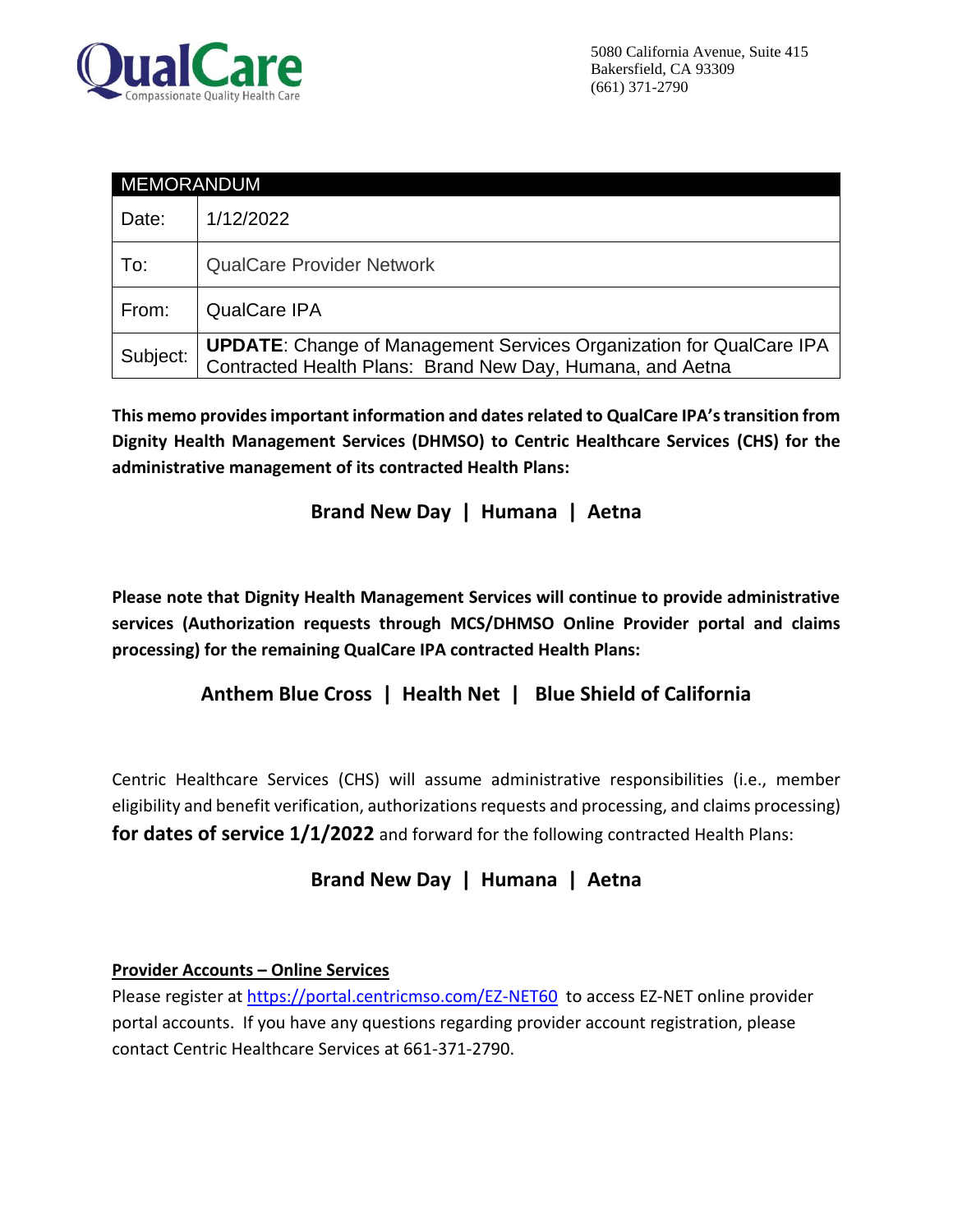

### **Eligibility/Benefits**

QualCare IPA enrollees for specified health plans (**Brand New Day, Humana, and Aetna**) appearing on MCS/DHMSO Online Provider portal will display as having a termination date of 12/31/2021. This will signify that enrolled members are no longer being managed by DHMSO.

Eligibility and benefit verification for the above listed health plans on or after 1/1/2022 should be obtained from Centric Healthcare Services at 661-371-2790 or directly through health plan's websites.

#### **Authorizations**

DHMSO will process all complete authorization requests received through 5:00pm on 12/31/2021.

Status on Authorization, for **Brand New Day, Humana, and Aetna**, requests can be obtained by one of the following options:

- Phone: 661-371-2790 **(Authorizations submitted prior to and/or after 1/1/2022)**
- Online at EZ-NET Portal **(Only for authorizations submitted after 12/31/2021)**
- Online at DHMS Portal **(Only for authorizations submitted prior to 1/1/2022)**

#### **Claims**

The claim run out period, for **Brand New Day, Humana, and Aetna,** will start on 1/1/2022 and end on 12/31/2022. DHMSO will accept and process claims and provider appeals during the run out period for any claims with a date of service prior to 1/1/2022.

**For Dates of Service 1/1/2022 and after:**

Please call Centric Healthcare Services at 661-371-2790.

For Electronic Claim Submission: **PART B (PROFESSIONAL) CLAIMS –** *AETNA, BRAND NEW DAY, AND HUMANA* **Clearinghouse: Office Ally – Payer ID: QCP01** For Paper Billing Address Submission CHS/QualCare IPA PO Box 7640 La Verne, CA 91750-7640

**PART A (INSTITUTIONAL/FACILITY) CLAIMS –** *HUMANA ONLY* **Clearinghouse: Office Ally – Payer ID: HVPNI**

For Paper Billing Address Submission CHS/QualCare IPA PO Box 7640 La Verne, CA 91750-7640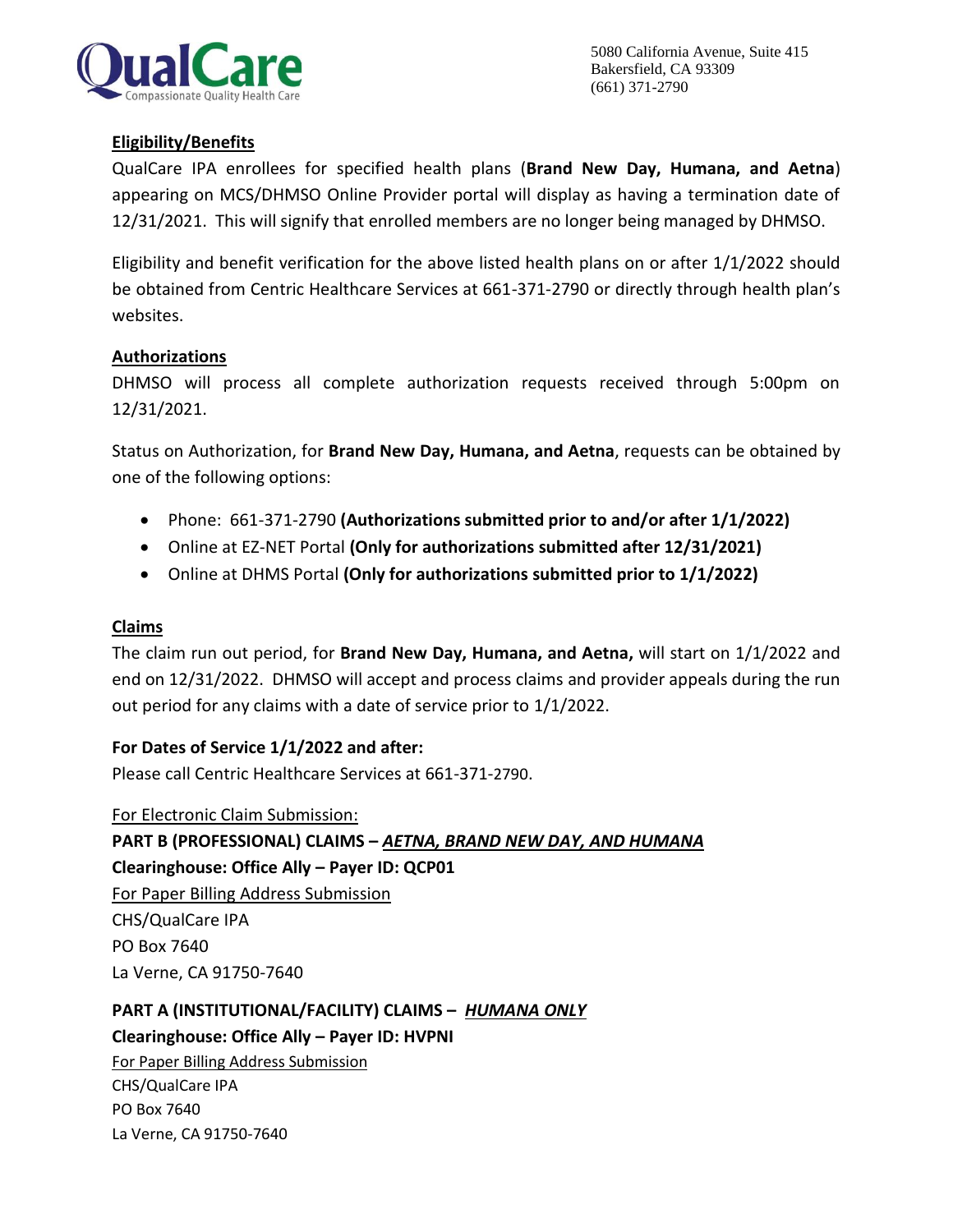

# **PART A (INSTITUTIONAL/FACILITY) CLAIMS –** *AETNA AND BRAND NEW DAY*

### **Please continue to direct all Part A claims to respective health plan**

We thank you for your continued support and cooperation during this transition process. Please feel free to contact our Customer Service team at (661) 371-2790 with any questions or concern.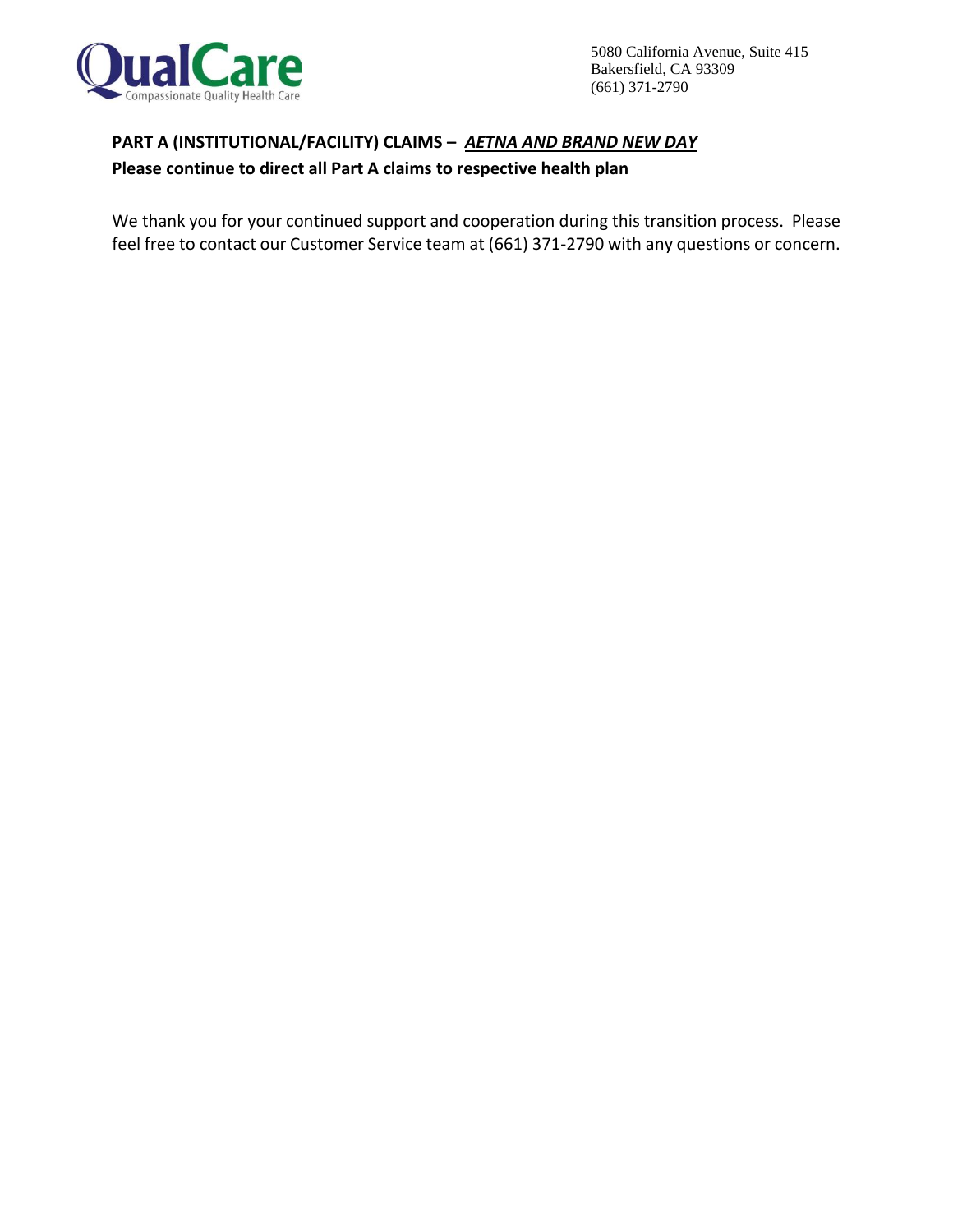

# **QUICK SUMMARY GUIDE**

## **Contracted Health Plans managed by DHMSO as of 1/1/22:**

| <b>Medicare Advantage Plans</b> |                                 |  |  |
|---------------------------------|---------------------------------|--|--|
| <b>Anthem Blue Cross</b>        | <b>Health Net</b>               |  |  |
| Provider Services: 800.677.6669 | Provider Services: 800.641.7761 |  |  |
| <b>Blue Shield of CA</b>        |                                 |  |  |
| Provider Services: 800.541.6652 |                                 |  |  |

### **Contracted Health Plans managed by Centric Healthcare Services as of 1/1/22:**

| <b>Medicare Advantage Plans</b> |                                 |  |  |
|---------------------------------|---------------------------------|--|--|
| Aetna                           | <b>Brand New Day</b>            |  |  |
| Provider Services: 800.624.0756 | Provider Services: 866.255.4795 |  |  |
| Humana                          |                                 |  |  |
| Provider Services: 844.330.7799 |                                 |  |  |

# **Authorization requests as of 1/1/22:**

| Authorization Requests for Anthem Blue Cross, Blue Shield of CA and HealthNet Plans: |                                                                          |  |
|--------------------------------------------------------------------------------------|--------------------------------------------------------------------------|--|
| $\Omega$                                                                             | Continue to Submit Authorizations via DHMSO Online Portal:               |  |
|                                                                                      | https://portal.dignityhealthmso.org                                      |  |
|                                                                                      | <b>Authorization Requests for Aetna, Brand New Day and Humana Plans:</b> |  |
| $\circ$                                                                              | Submit Authorizations via https://portal.centricmso.com/EZ-NET60         |  |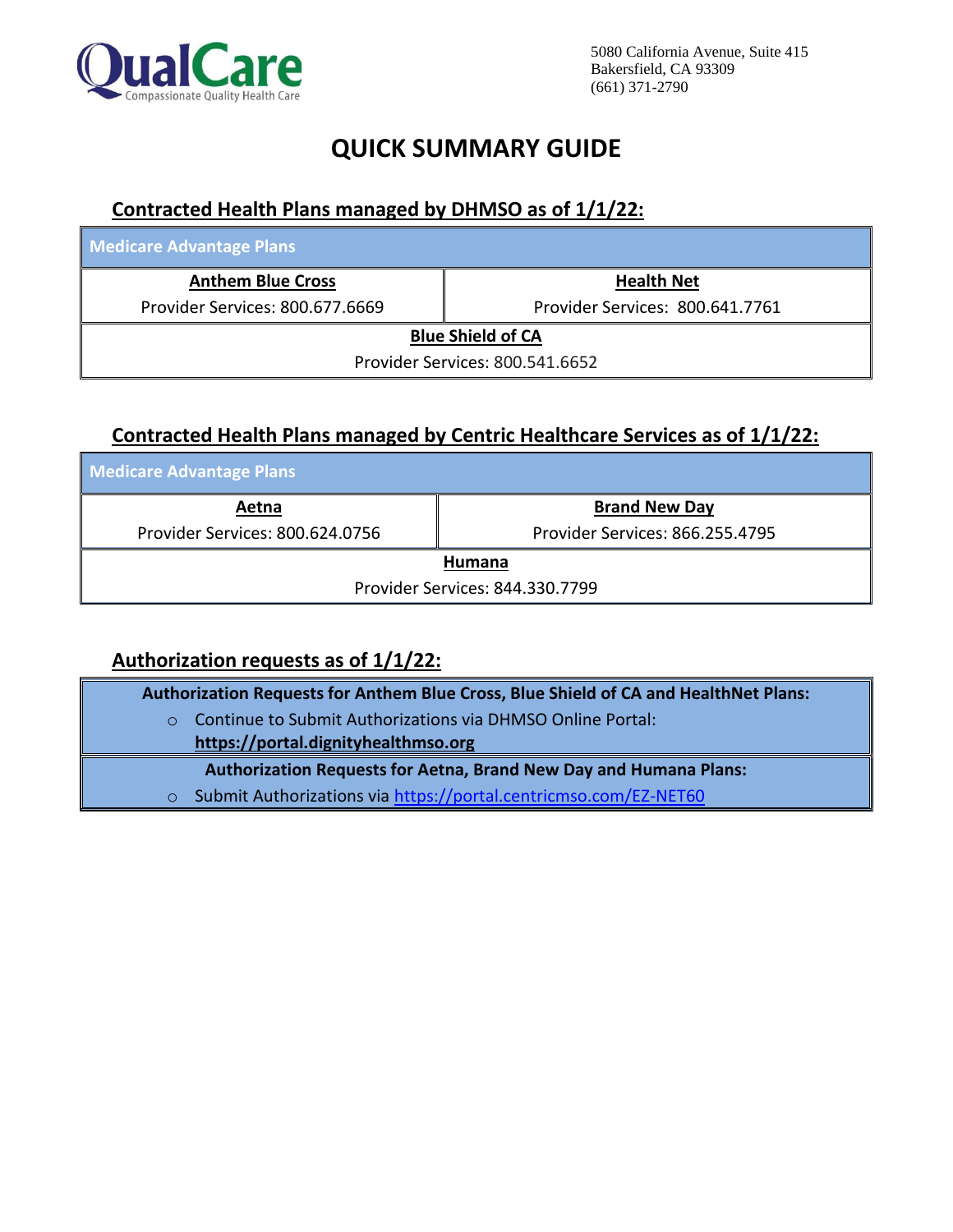

#### **PART B CLAIMS SUBMISSION**

#### **Claims Submission for Aetna, Brand New Day, and Humana – Division by Date of Service**

| Dates of Service 12/31/21 and Prior                                                     |                               |                           |  |
|-----------------------------------------------------------------------------------------|-------------------------------|---------------------------|--|
| <b>Billing Address</b>                                                                  | <b>For Electronic Billing</b> |                           |  |
|                                                                                         | Clearinghouse                 | <b>Payer ID Number</b>    |  |
| <b>Dignity Health Management Services</b><br><b>PO Box 752</b><br>Bakersfield, CA 93302 | Change Healthcare             | 27133                     |  |
|                                                                                         | Zirmed                        | 030412082                 |  |
|                                                                                         | Office Ally                   | MCS03                     |  |
| Dates of Service 1/1/22 and After<br><b>For Part B Electronic Billing</b>               |                               |                           |  |
| <b>Billing Address</b>                                                                  | <b>Claim Type</b>             | Clearinghouse             |  |
| <b>Centric Healthcare Services</b><br>PO Box 7640<br>La Verne, CA 91750                 | <b>Part B (Professional)</b>  | <b>Office Ally: QCP01</b> |  |

All QualCare financial risk claims must be submitted to the appropriate entity within 180 days of *the date of service to be eligible for payment.*

### **Claims Submission for Anthem, Blue Shield, and Health Net**

| <b>Billing Address</b>                                                                  | <b>For Electronic Billing</b> |                        |
|-----------------------------------------------------------------------------------------|-------------------------------|------------------------|
|                                                                                         | Clearinghouse                 | <b>Payer ID Number</b> |
| <b>Dignity Health Management Services</b><br><b>PO Box 752</b><br>Bakersfield, CA 93302 | Change Healthcare             | 27133                  |
|                                                                                         | Zirmed                        | 030412082              |
|                                                                                         | Office Ally                   | MCS03                  |

*All QualCare financial risk claims must be submitted to the appropriate entity within 180 days of the date of service to be eligible for payment.*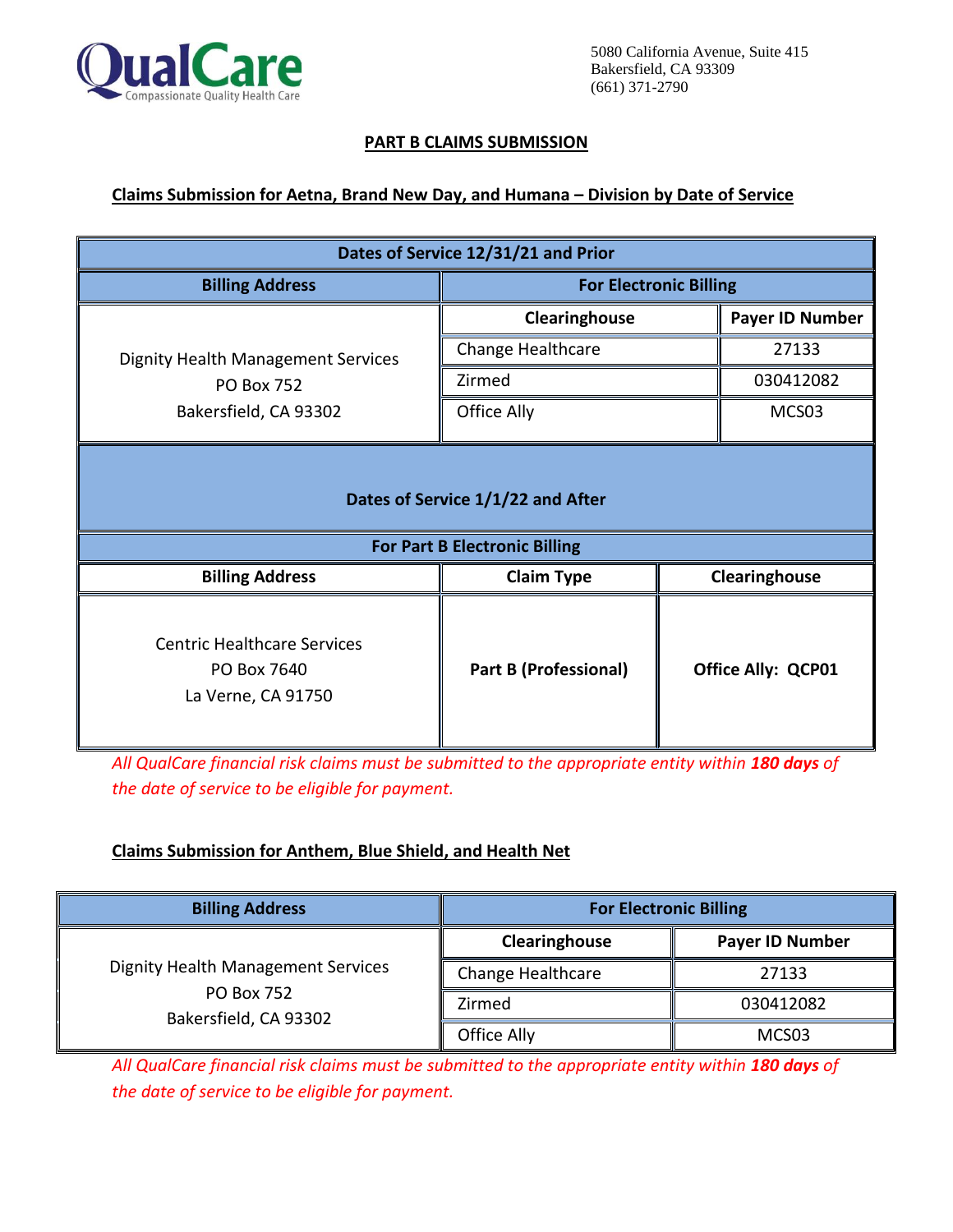

# **PART A (INSTITUTIONAL/FACILITY) CLAIMS SUBMISSION Dates of Service prior to 1/1/22 (***12/31/21 and prior***)**

### **Claims Submission for Aetna, Brand New Day, Humana, and Blue Shield**

| Dates of Service prior to 1/1/22            |                                                         |  |
|---------------------------------------------|---------------------------------------------------------|--|
| <b>For Part A Electronic Billing</b>        |                                                         |  |
| <b>Claim Type</b><br>Clearinghouse          |                                                         |  |
| Humana Part A (Institutional)               | Please continue to submit Part A claims to Health Plan: |  |
|                                             | <b>Brand New Day</b>                                    |  |
| <b>Brand New Day Part A (Institutional)</b> | Please continue to submit Part A claims to Health Plan: |  |
|                                             | <b>Brand New Day</b>                                    |  |
| <b>Aetna Part A (Institutional)</b>         | Please continue to submit Part A claims to Health Plan: |  |
|                                             | Aetna                                                   |  |
| <b>Blue Shield Part A (Institutional)</b>   | Please continue to submit Part A claims to Health Plan: |  |
|                                             | <b>Blue Shield of California</b>                        |  |

*All QualCare financial risk claims must be submitted to the appropriate entity within 180 days of the date of service to be eligible for payment.*

### **Claims Submission for Anthem and Health Net**

| <b>Billing Address</b>                                                                  | <b>For Electronic Billing</b> |                   |
|-----------------------------------------------------------------------------------------|-------------------------------|-------------------|
|                                                                                         | Clearinghouse                 | Payer ID Number   |
| <b>Dignity Health Management Services</b><br><b>PO Box 752</b><br>Bakersfield, CA 93302 | Change Healthcare             | 27133             |
|                                                                                         | Zirmed                        | 030412082         |
|                                                                                         | Office Ally                   | MCS <sub>03</sub> |

All QualCare financial risk claims must be submitted to the appropriate entity within 180 days of *the date of service to be eligible for payment.*